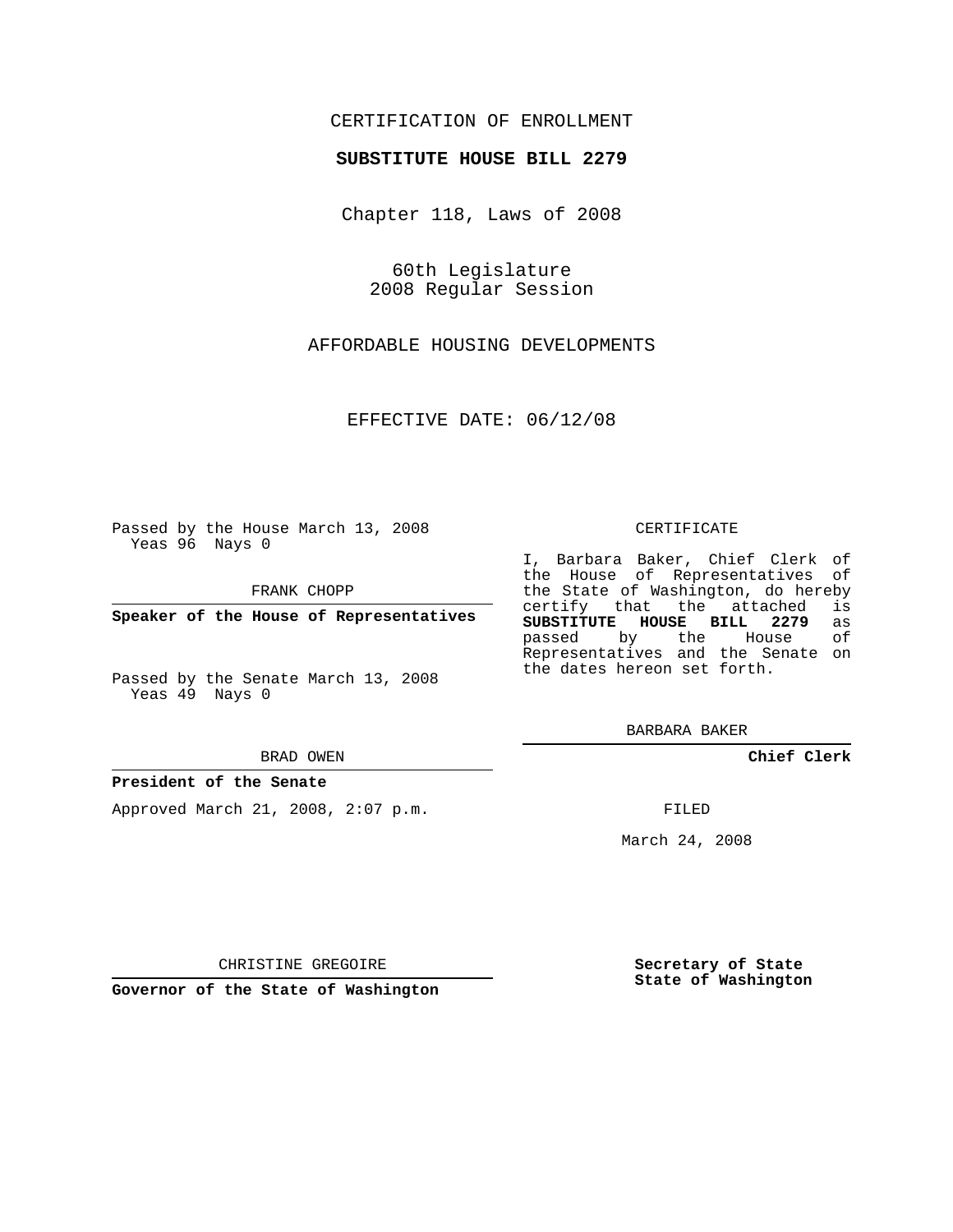# **SUBSTITUTE HOUSE BILL 2279** \_\_\_\_\_\_\_\_\_\_\_\_\_\_\_\_\_\_\_\_\_\_\_\_\_\_\_\_\_\_\_\_\_\_\_\_\_\_\_\_\_\_\_\_\_

\_\_\_\_\_\_\_\_\_\_\_\_\_\_\_\_\_\_\_\_\_\_\_\_\_\_\_\_\_\_\_\_\_\_\_\_\_\_\_\_\_\_\_\_\_

## AS AMENDED BY THE SENATE

Passed Legislature - 2008 Regular Session

**State of Washington 60th Legislature 2008 Regular Session**

**By** House Committee on Housing (originally sponsored by Representatives Darneille, Springer, Pettigrew, O'Brien, Hasegawa and Santos)

READ FIRST TIME 2/28/07.

 AN ACT Relating to prohibiting discrimination against affordable housing developments; adding a new chapter to Title 43 RCW; and creating a new section.

BE IT ENACTED BY THE LEGISLATURE OF THE STATE OF WASHINGTON:

 NEW SECTION. **Sec. 1.** It is the public policy of the state to assist in making affordable housing available throughout the state. The legislature recognizes that despite ongoing efforts there is still a lack of affordable housing in many areas. The legislature also recognizes that some local governments have imposed development requirements on affordable housing developments that are not generally imposed on other housing developments. The intent of this legislature is to prohibit discrimination against affordable housing developments.

 NEW SECTION. **Sec. 2.** The definitions in this section apply throughout this chapter unless the context clearly requires otherwise. (1) "Affordable housing development" means a housing development in which at least twenty-five percent of the dwelling units within the development are set aside for or are occupied by low-income households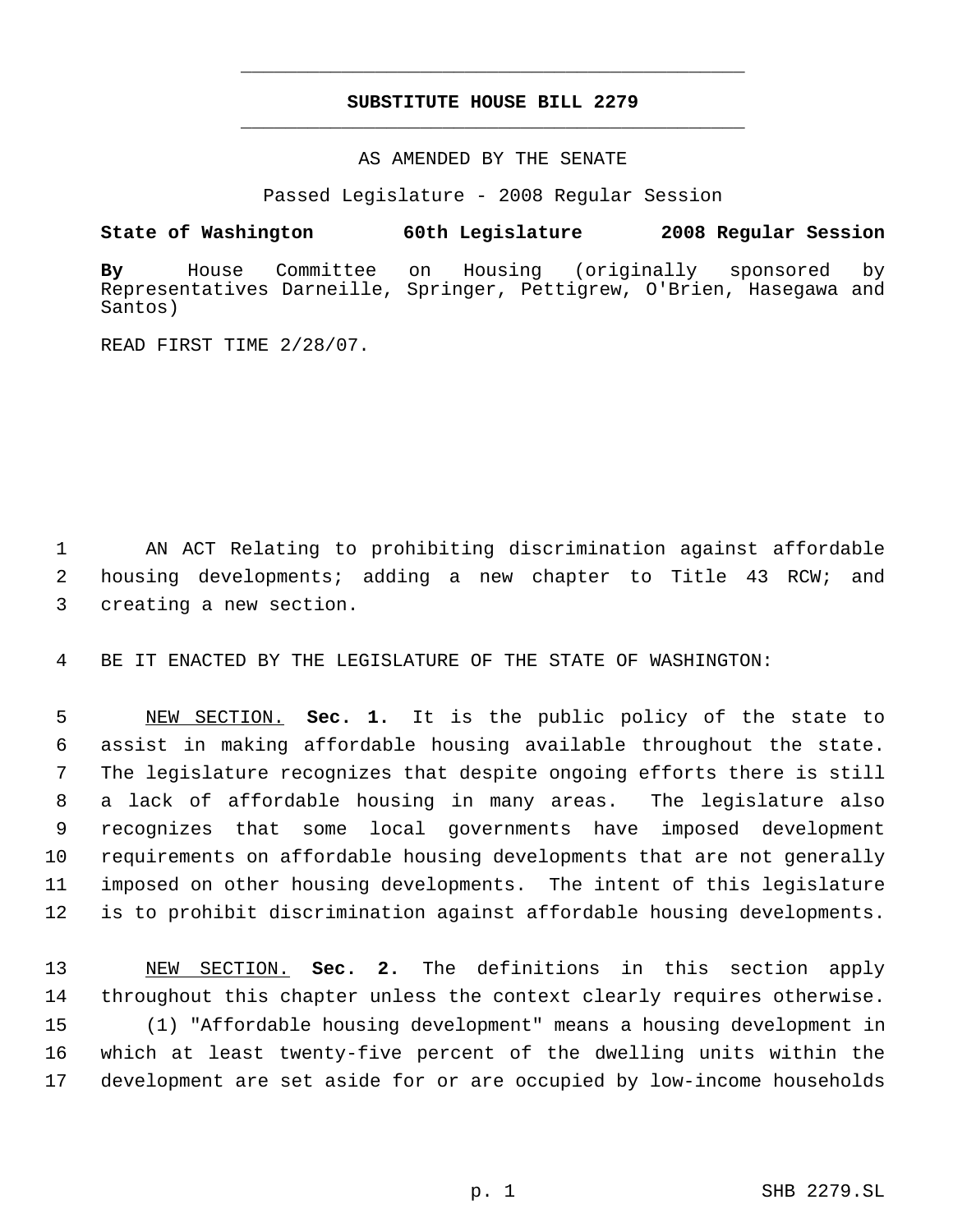at a sales price or rent amount that is considered affordable by a federal, state, or local government housing program.

 (2) "Dwelling unit" means that part of a housing development that is used as a home, residence, or place to sleep by one person or two or more persons maintaining a common household.

 (3) "Housing development" means a proposed or existing structure that is used as a home, residence, or place to sleep by one or more persons including, but not limited to, single-family residences, manufactured homes, multifamily housing, group homes, and foster care facilities.

 (4) "Low-income household" means a single person, family, or unrelated persons living together whose adjusted income is less than eighty percent of the median family income, adjusted for household size, for the county where the affordable housing development is located.

 NEW SECTION. **Sec. 3.** (1) A city, county, or other local governmental entity or agency may not adopt, impose, or enforce requirements on an affordable housing development that are different than the requirements imposed on housing developments generally.

 (2) This section does not prohibit any city, county, or other local governmental entity or agency from extending preferential treatment to affordable housing developments intended for including, but not limited to, occupancy by homeless persons, farmworkers, persons with disabilities, senior citizens, or low-income households. Preferential treatment may include, but is not limited to: A reduction or waiver of fees or changes in applicable requirements including, without limitation, architectural requirements, site development requirements, property line requirements, building setback requirements, or vehicle parking requirements; or other treatment that reduces or is likely to reduce the development or operating costs of an affordable housing development.

 (3) A city, county, or other local governmental entity or agency may impose and enforce requirements on affordable housing developments as conditions of loans, grants, financial support, tax benefits, subsidy funds, or sale or lease of public property, or as conditions to eligibility for any affordable housing incentive program under RCW